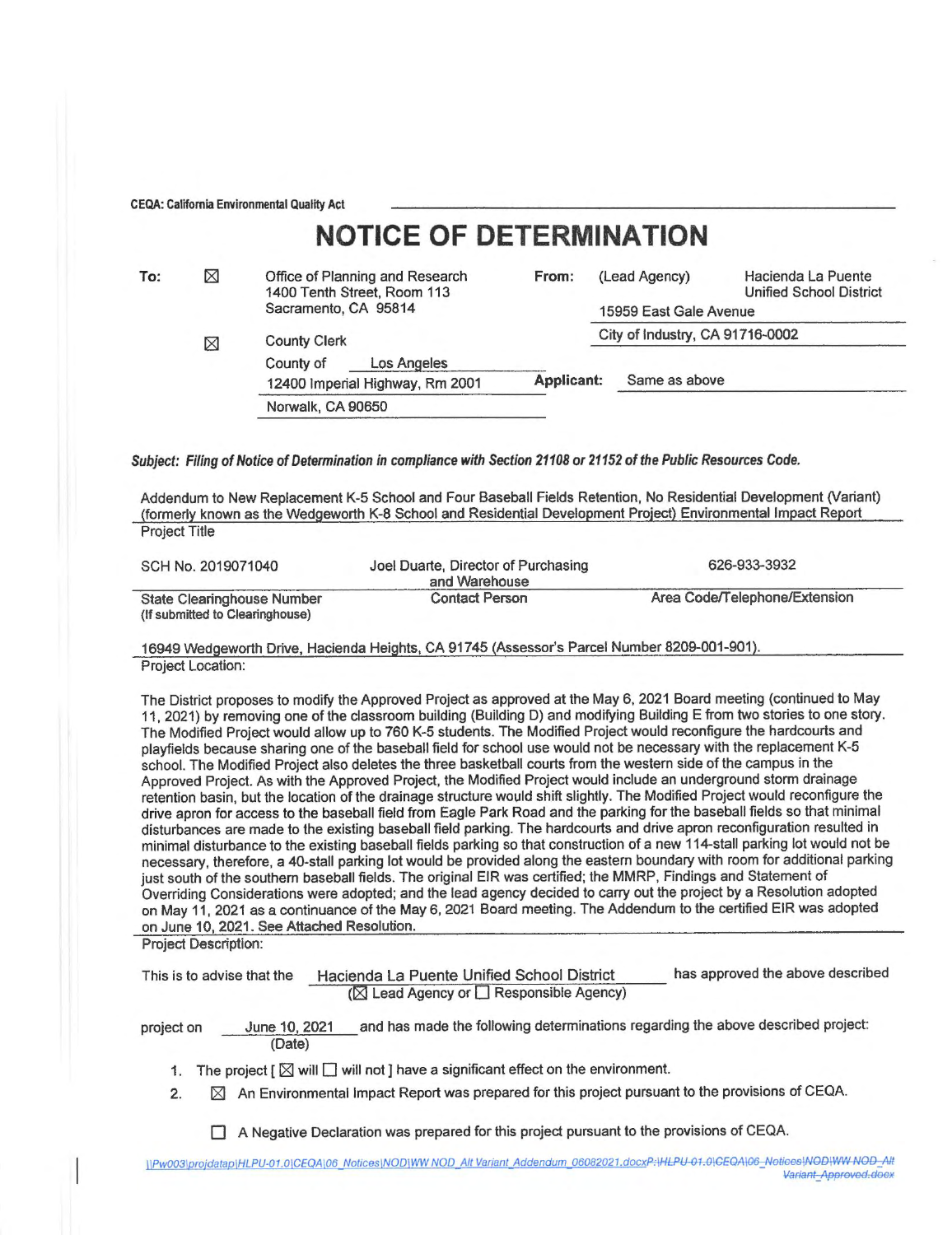**CEQA: California Environmental Quality Act.** 

- 3. Mitigation measures  $\lceil \boxtimes \rceil$  were  $\Box$  were not ] made a condition of the approval of the project.
- 4. A mitigation reporting or monitoring plan [  $\boxtimes$  was  $\Box$  was not ] adopted for this project.
- 5. A Statement of Overriding Considerations  $[\boxtimes]$  was  $\Box$  was not ] adopted for this project.
- 6. Findings  $\lceil \text{W} \rceil$   $\blacksquare$  were not ] made pursuant to the provisions of CEQA.

This is to certify that the final EIR with comments and responses and the record of project approval is available to the General Public at:

District Website: WWW.HLPSCHOOLS.ORG/WSP and District Offices: 15959 East Gale Avenue, City of Industry, California 91716-0002

Date received for filing and posting at OPR: Decha Pardrag & Warel Signature (Public Agency)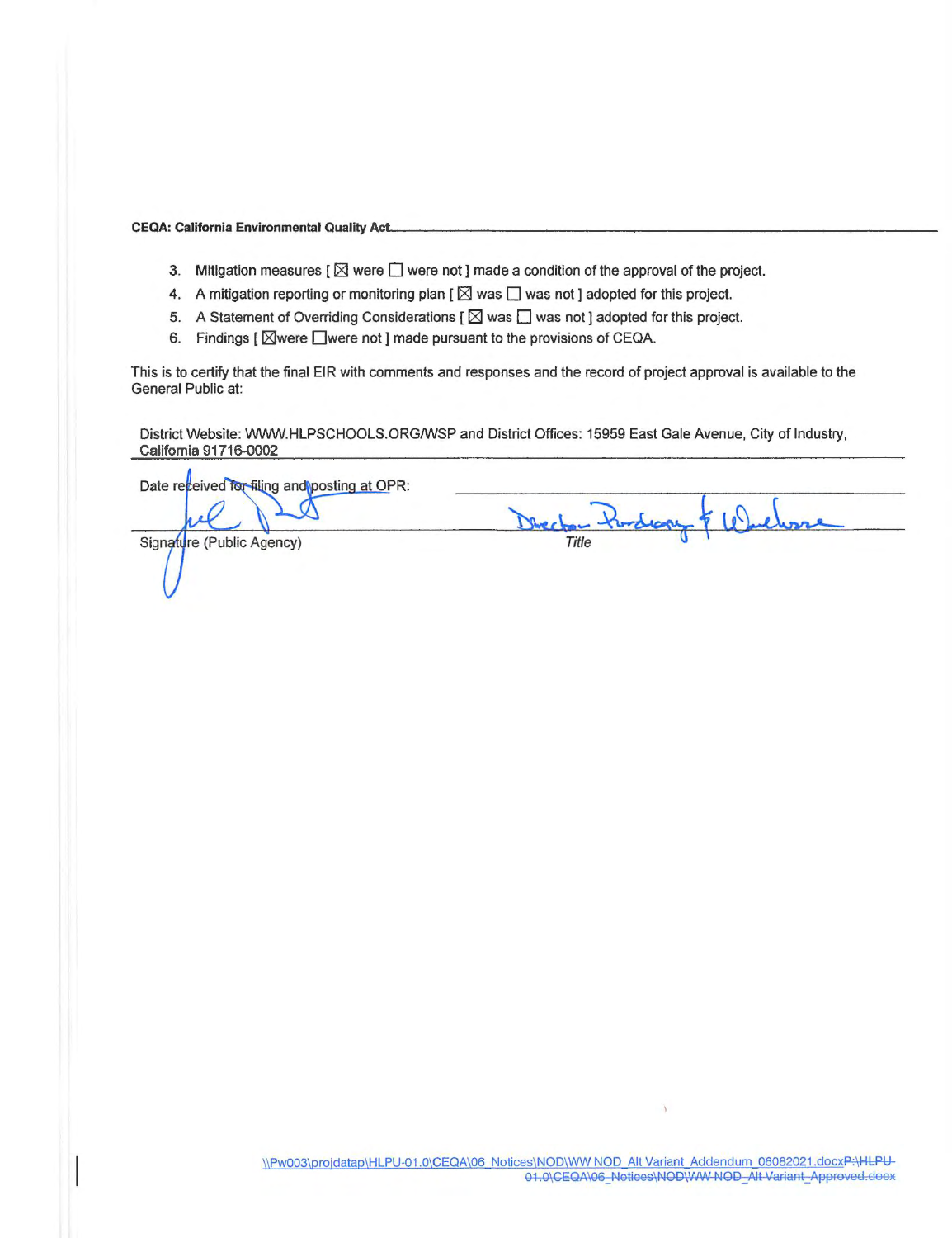

~~DA L41>&~ *I~\* **HACIENDA LA PUENTE UNIFIED SCHOOL DISTRICT** 

15959 EAST GALE A VENUE • P.O. BOX 60002 • CITY OF INDUSTRY, CALIFORNIA 91716-0002 • (626) 933-3800

DR. ALFONSO JIMENEZ, Superintendent

MEMBERS OF THE BOARD<br>JEFFREY DE LA TORRE, President JOSEPH K. CHANG, Ph.D., Vice President CHRISfINE H. SALAZAR, Ocrk ANTHONY DUARTE, Member SfEPHANIE SERRANO, Member

## **RESOLUTION NO. 2020/21-43**

## **OF THE BOARD OF EDUCATION OF THE HACIENDA LA PUENTE UNIFIED SCHOOL DISTRICT APPROVING THE ENVIRONMENTAL IMPACT REPORT ADDENDUM FOR THE WEDGEWORTH K-5 SCHOOL PROJECT**

**WHEREAS,** the District created the Wedgeworth K-8 School and Residential Development Project ("Proposed Project") to support 1,200 students in five new, permanent classrooms and support buildings, playfields, hardscape, parking, drop-off and pick-up area, and landscaping and a residential development capable of supporting up to 160 residential units; and

WHEREAS, on May 6, 2021, the District adopted Resolution No. 2020/21-39 that certified the Environmental Impact Report ("EIR"); adopted a Mitigation Monitoring and Reporting Program, Findings, and a Statement of Overriding Considerations; and decided to carry out a variant to the Proposed Project that was for a K-5 School with an enrollment of 600 students, retention of Hacienda Heights Little League's fields and supporting buildings at the Highlander Sports Complex ("Highlander") on a portion of the Wedgeworth campus property ("Approved Project"), and no residential component; and

**WHEREAS,** the District developed the "Modified Project" for the new K-5 school to serve an enrollment of 760 students, avoid interfering with the Junior baseball field by siting the new soccer field on a portion of the new 114-space parking lot and adjacent areas in the southeastern section of the campus; reducing the new southwestern parking lot to 40 spaces; adjusting the location of the underground stormwater retention basin; and retaining the Highlander entrance in same approximate location by eliminating three new basketball courts from the western portion of the campus to free up additional parking for Highlander on the west side of the campus near the Highlander entrance; and

**WHEREAS,** the District, as lead agency, caused to be prepared, pursuant to the provisions of the California Environmental Quality Act (Public Resources Code, § 21000 et seq. "CEQA") and the CEQA Guidelines (Title 14, Cal. Code of Regs.,§ 15000 et seq. the "CEQA Guidelines"), an "EIR Addendum" for the Modified Project; and

**WHEREAS,** the EIR Addendum describes the changed components of the Modified Project, analyzes impact changes, and concludes that with the already adopted MMRP from the Approved Project's EIR, no new significant environmental impacts are anticipated to occur and there would not be a substantial increase in the severity of significant environmental impacts disclosed in the Approved Project's EIR as a result of the Modified Project; and

*Vision Statement:* 

 $\mathbb U$ he Hacienda La Puente Unified School District is a community committed to developing lifelong learners who value themselves *and the diversity of all people; apply decision-making skills leading to responsible actions; and use creativity, critical thinking.*  and problem solving in meeting the challenges of a changing society.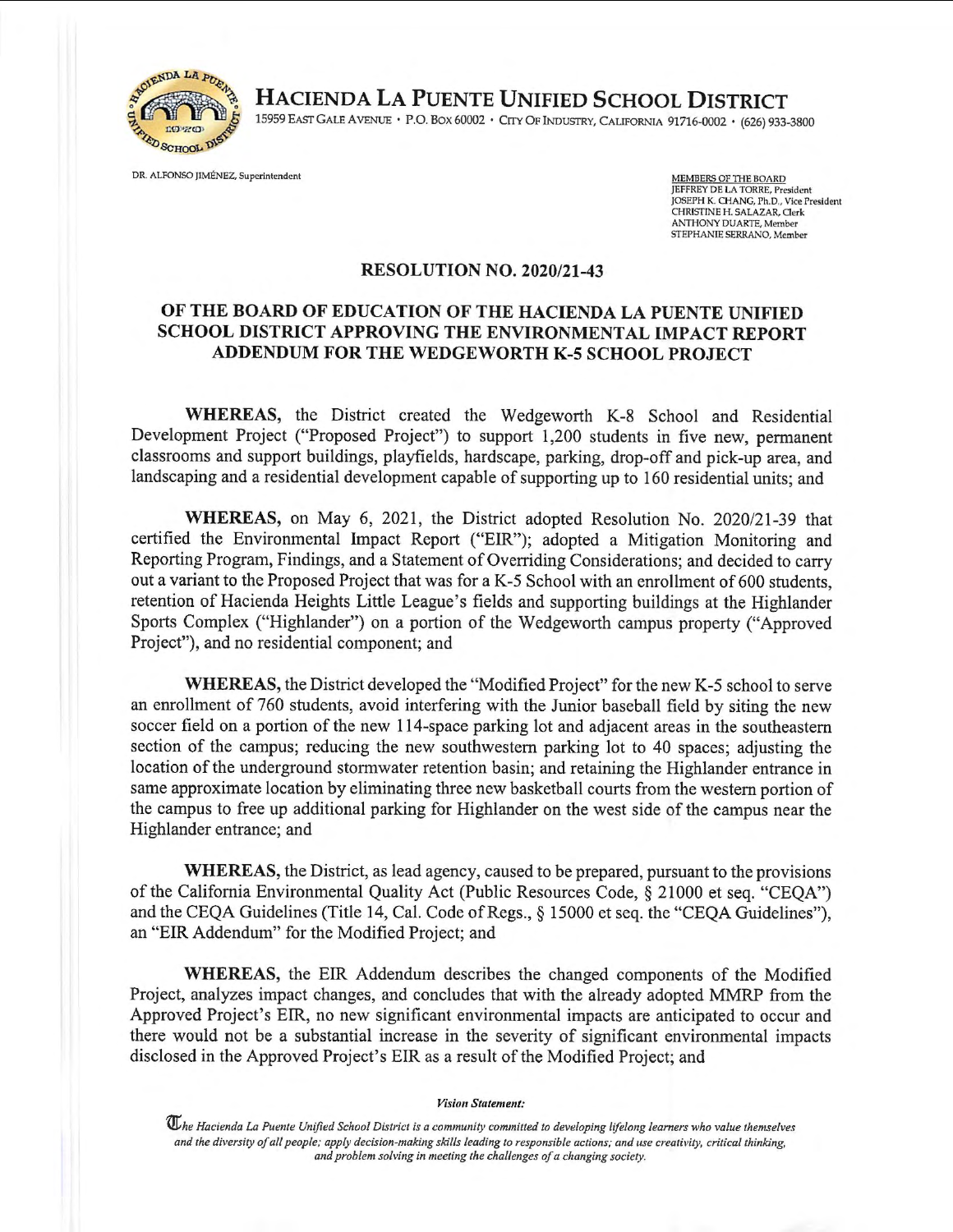**WHEREAS,** since no new significant environmental impacts are anticipated to occur, and there would not be a substantial increase in the severity of significant impacts disclosed in the original EIR as a result of the Modified Project, the preparation of a subsequent EIR is not required; and

**WHEREAS,** the EIR Addendum was prepared per and in accordance with CEQA and the CEQA Guidelines.

**NOW, THEREFORE,** the Board of Education ("Board") hereby determines, finds, and resolves as follows:

SECTION 1. That the above recitals are true and correct.

SECTION 2. That no new significant environmental impacts are anticipated to occur and there would not be a substantial increase in the severity of significant impacts disclosed in the original EIR as a result of the Modified Project, as disclosed in the EIR Addendum, and the EIR Addendum is the appropriate subsequent environmental document for the Modified Project.

SECTION 3. That the Board has reviewed and considered the EIR Addendum prior to deciding whether to approve the EIR Addendum and Modified Project.

SECTION 4. That the EIR Addendum, its reference documents, the agenda item, this Resolution, and the whole of the record of proceedings wholly reflect the Board's independent judgment and analysis.

SECTION 5. The requirements of CEQA have been fulfilled for the Modified Project.

SECTION 6. The District's Director of Purchasing and Warehouse, Joel Duarte is the custodian of the documents and other materials which constitute the record of proceedings upon which the Board's decision is based. The record of proceedings shall be maintained at the District's Offices located at 15959 E. Gale Avenue, City of Industry, California 91745.

**BE IT FURTHER RESOLVED** that the Board hereby approves the EIR Addendum.

**BE IT FURTHER RESOLVED** that the Board hereby decides to carry out (i.e., approve) the Modified Project.

I hereby certify that the foregoing Resolution was duly adopted at a meeting of the Board of Education of the Hacienda La Puente Unified School District, at a meeting thereof duly held on the 10<sup>th</sup> day of June 2021 by a majority vote of all of its members.

ADOPTED by following vote:

A YES, and in favor of, Members: A. Duarte, C. Salazar, J. Chang, J. De La Torre.

NOES, Members: S. Serrano.

ABSTAIN, Members: None.